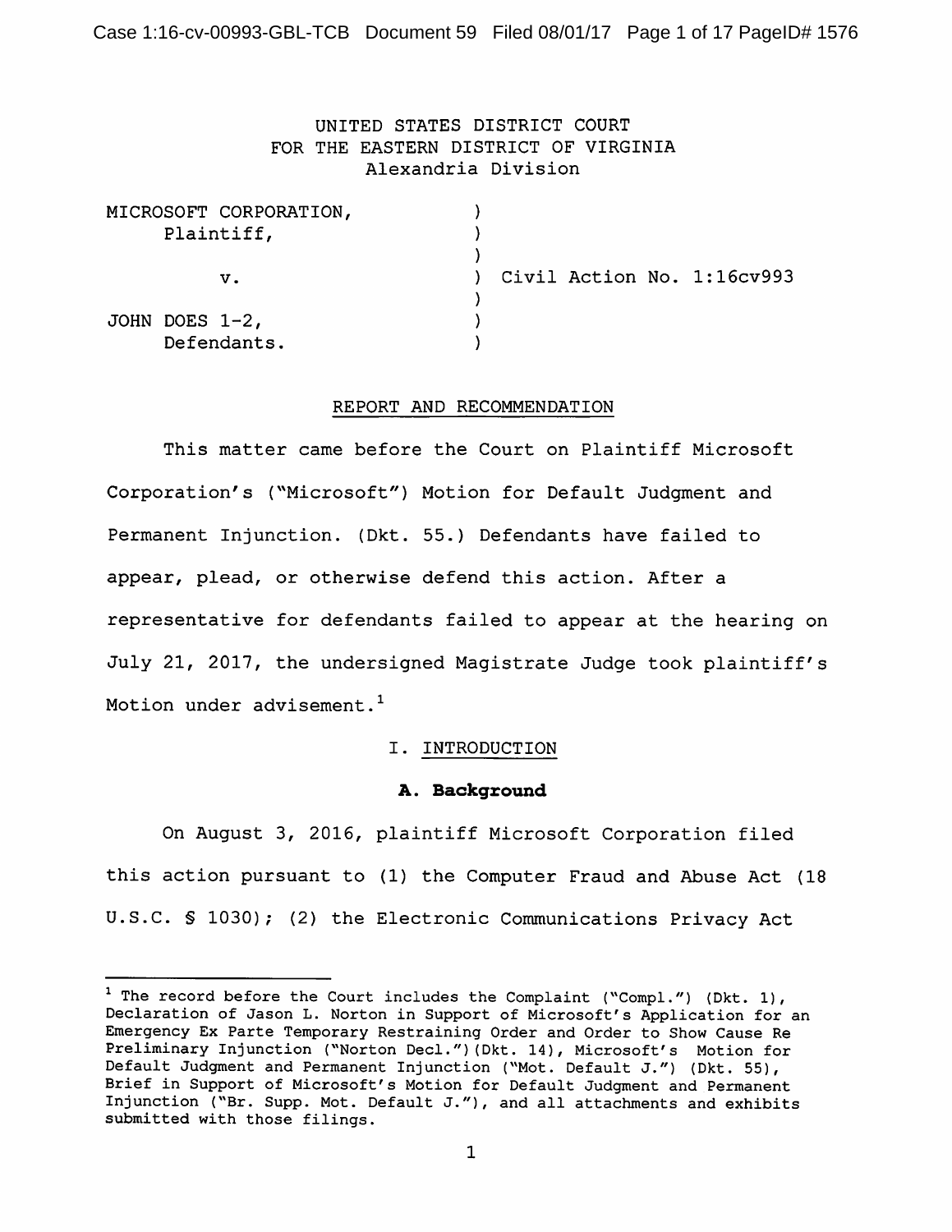(18 U.S.C. § 2701); (3) the Lanham Act (15 U.S.C. \$§ 1114(a)(1), 1125(a),  $(c)$ ; (4) the Anticybersquatting Consumer Protection Act (15 U.S.C. § 1125(d)); and (5) the common law of trespass, unjust enrichment and conversion. (Dkt. 1.) Plaintiff Microsoft seeks injunctive and other relief in order to prevent Defendants John Does 1-2 ("defendants") from continuing to operate the malicious computer network infrastructure and Internet-based cybercriminal operation known as "Strontium." (Br. Supp. Mot. Default. J. 1.) Specifically, Plaintiff requests an injunction (1) prohibiting Defendants from operating or propagating the Strontium infrastructure; (2) permanently transferring ownership to Microsoft of known malicious Strontium domains identified in the Court's and the Court Monitor's prior injunction orders; and (3) continuing the appointment of the Court Monitor, pursuant to Federal Rule of Civil Procedure 53, to oversee Defendants' compliance with the permanent injunction, to increase the effectiveness of the permanent injunction and ensure prompt, continuous response to any continued violation of the permanent injunction by Defendants. (Id. at 2.)

## **B.** Jurisdiction and Venue

This Court has subject matter jurisdiction over this action pursuant to 28 U.S.C. SS 1331 and 1338(a) because it involves a federal question arising under the Federal Computer Fraud and Abuse Act (18 U.S.C. § 1030), Electronic Communications Privacy

 $\overline{2}$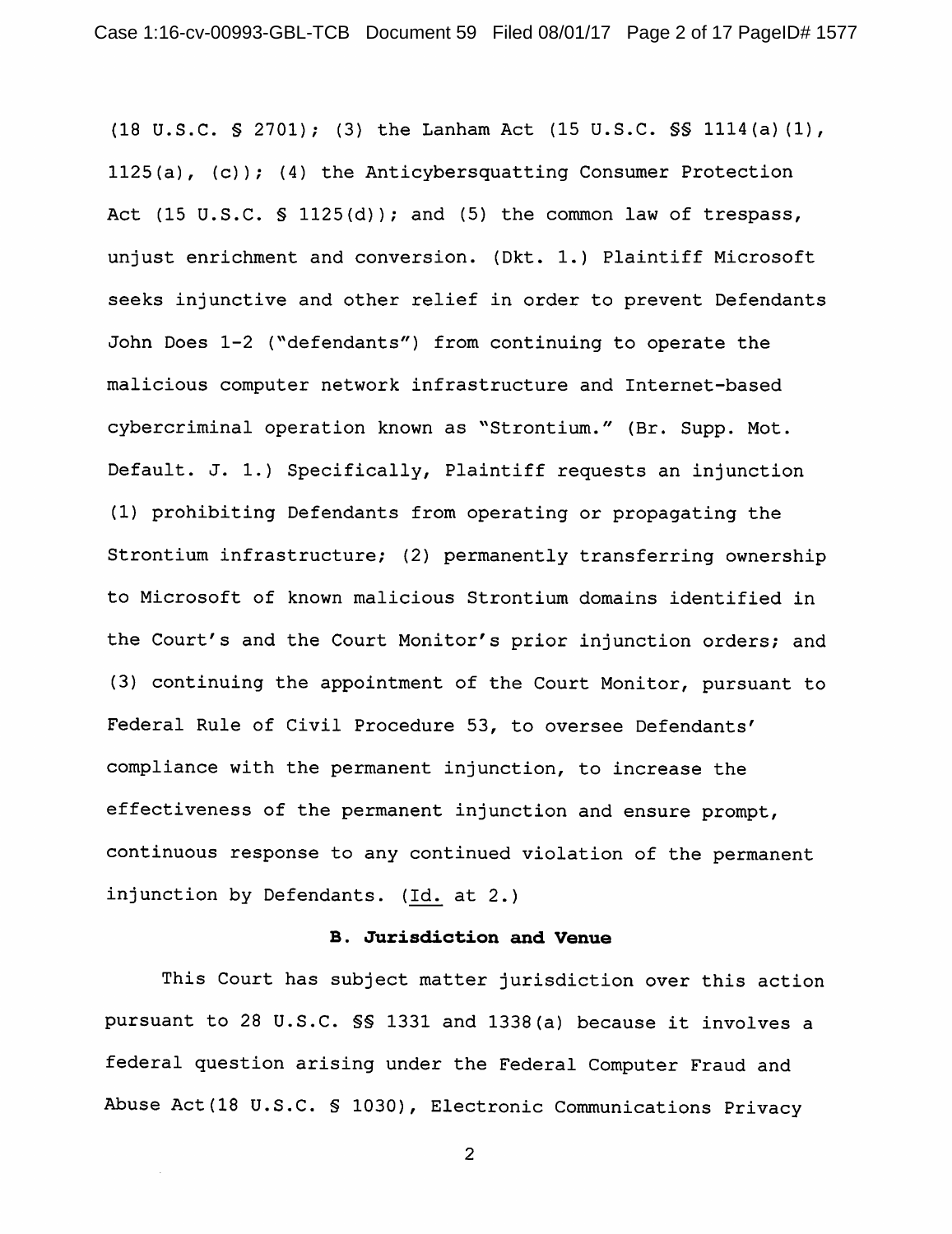Act (18 U.S.C. § 2701), Lanham Act (15 U.S.C. §§ 1114, 1125), and the Anticybersquatting Consumer Protection Act ("ACPA"), (15 U.S.C. § 1125(d)). (Compl. ¶10.) The Court also has subject matter jurisdiction over Microsoft's claims for trespass to chattels, unjust enrichment, and conversion pursuant to 28 U.S.C. § 1367. (Id.)

This Court has personal jurisdiction over defendants pursuant to Virginia Code \$8.01-328(A)(1) because defendants availed themselves of the privilege of conducting business in Virginia by engaging in the alleged harmful acts through computers, internet websites, and instrumentalities in Virginia. (Compl. 112-13.) Plaintiffs also assert the defendants have affirmatively directed actions at Virginia and maintain certain of the Strontium Command and Control Domains registered through Verisign and Public Interest Registry which are located in the Eastern District of Virginia. (Id.)

Venue is proper in this judicial district pursuant to 28 U.S.C. § 1391(b) because a substantial part of the events or omissions qiving rise to Microsoft's claims has occurred in this judicial district, as well as a substantial part of the property that is the subject of Microsoft's claims is situated in this judicial district, and a substantial part of the harm caused by Defendants has occurred in this judicial district. (Id. at 111.) Defendants maintain Internet domains registered in Virginia,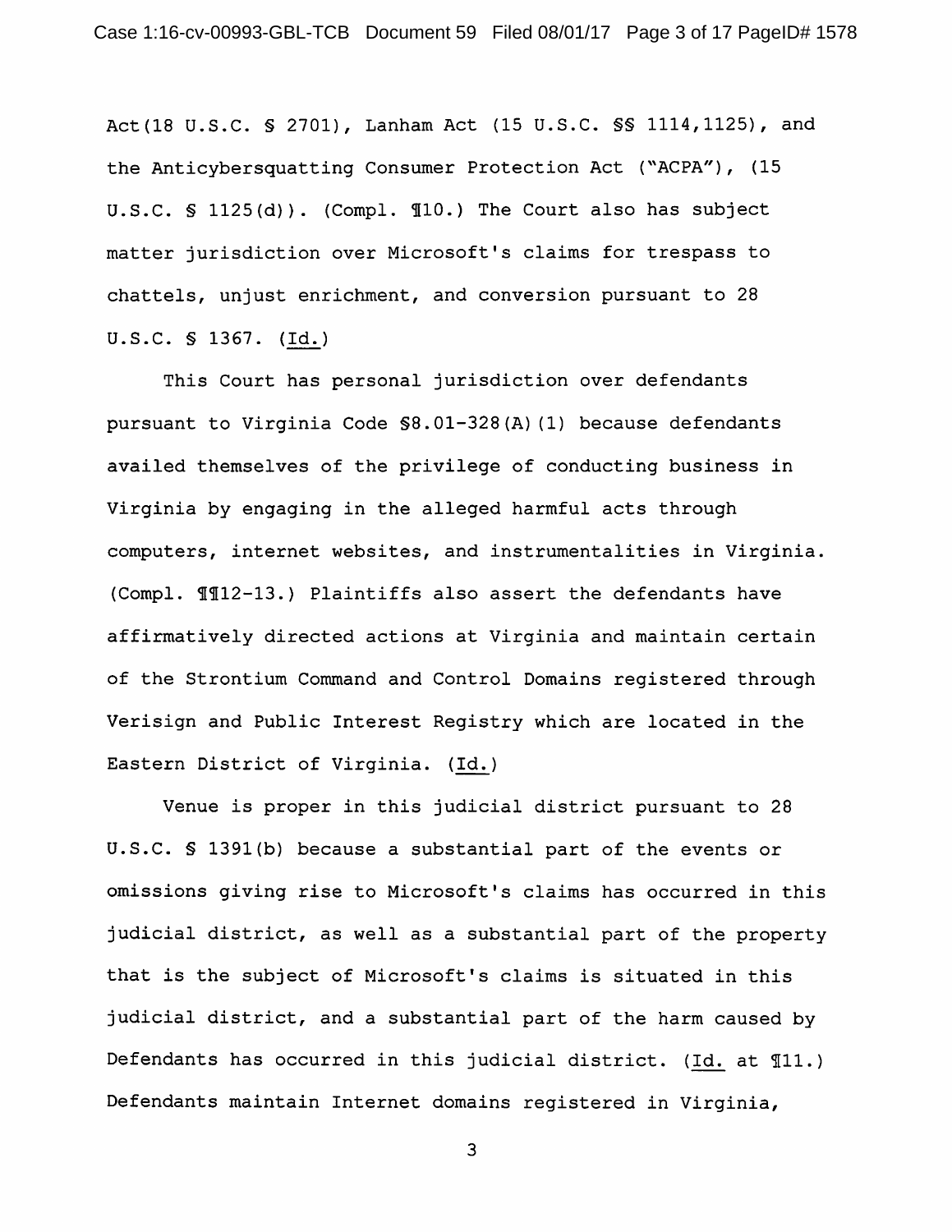engage in other conduct availing themselves of the privilege of conducting business in Virginia, and have utilized instrumentalities located in Virginia and the Eastern District of Virginia to carry out the acts of which Microsoft complains.  $(\text{Id.})$ 

## C. Service of Process

On August 5, 2016, the Court found good cause to enter an Ex Parte Temporary Restraining Order ("TRO") disabling the command and control infrastructure defendants have used to operate Strontium. (Dkt. 23; Br. Supp. Mot. Default J. 5.) Plaintiffs were ordered to serve defendants with copies of the TRO, Complaint, and notice of the subsequent preliminary injunction hearing

"by any means authorized by law including 1) transmission by email, facsimile, mail and/or personal delivery to the contact information provided by defendants to defendants' domain registrars and/or hosting companies and as agreed to by defendants in the domain registration and/or hosting agreements, 2) publishing notice on a publicly available Internet website, 3) by personal delivery upon defendants, to the extent defendants provided accurate contact information in the U.S.; 4) personal delivery through the Haque Convention on Service Abroad or similar treaties upon defendants, to the extent defendants provided accurate contact information in foreign countries that are signatory to such treaties."

(Dkt. 23 at 8.) Beginning on August 6, 2016 and repeatedly thereafter, plaintiff carried out service of process on defendants by email to email addresses associated with Defendants' Internet domains and by publication on a public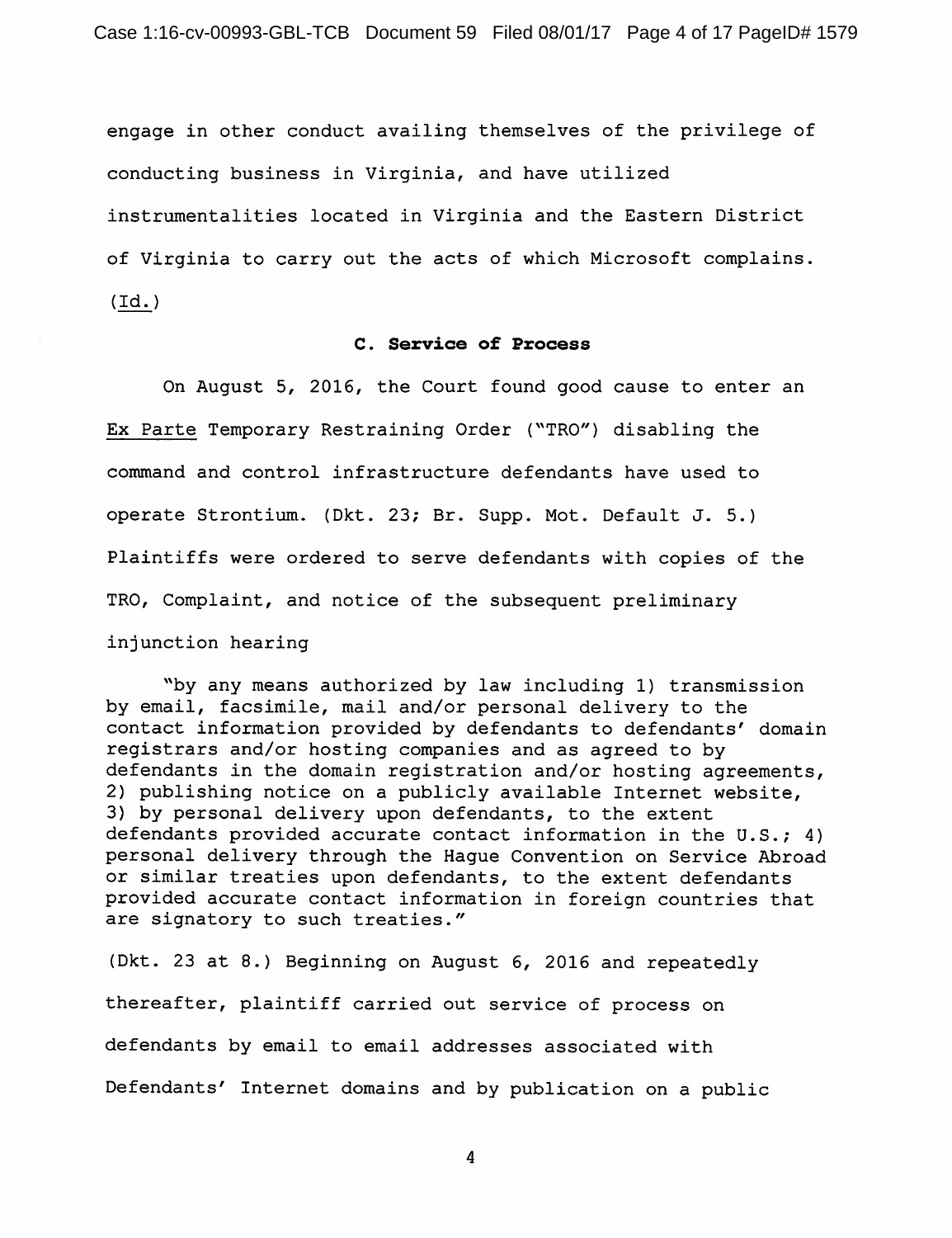website www.noticeofpleadings.com/strontium/. (Dkt. 53-1, 11 5-26; Br. Supp. Mot. Default J. 7.) On August 12, 2016, the Court entered a Preliminary Injunction disabling the same domains. (Dkt. 33.) On August 29, 2016, the Court issued an amended Preliminary Injunction to disable new domains. (Dkt. 39.) On December 6, 2016, the Court issued the Supplemental Preliminary Injunction and appointed the Court Monitor to enforce the preliminary injunction. (Dkt. 49.) The Court Monitor then issued supplemental injunction orders on January 4, 2017, March 7, 2017, and March 25, 2017, disabling new domains. (Dkt. 52.) Plaintiff served each of the Court's injunctions on defendants. (Dkt. 53-1, 11 2-23; Br. Supp. Mot. Default J. 5.)

Plaintiff asserts that it was unable to specifically and definitely determine the real names and physical addresses of defendants given (a) Defendants' use of aliases and false information, (b) use of anonymous proxy computers or anonymization networks to create and maintain the infrastructure at issue in the case (c) the absence of or limitations on the ability to carry out U.S.-style civil discovery outside of the U.S., (d) the ease with which anonymous activities can be carried out through the Internet and (e) the sophistication of the Defendants in using tools to conceal more specific indicia of their identities or further contact information. (Id. at 7.)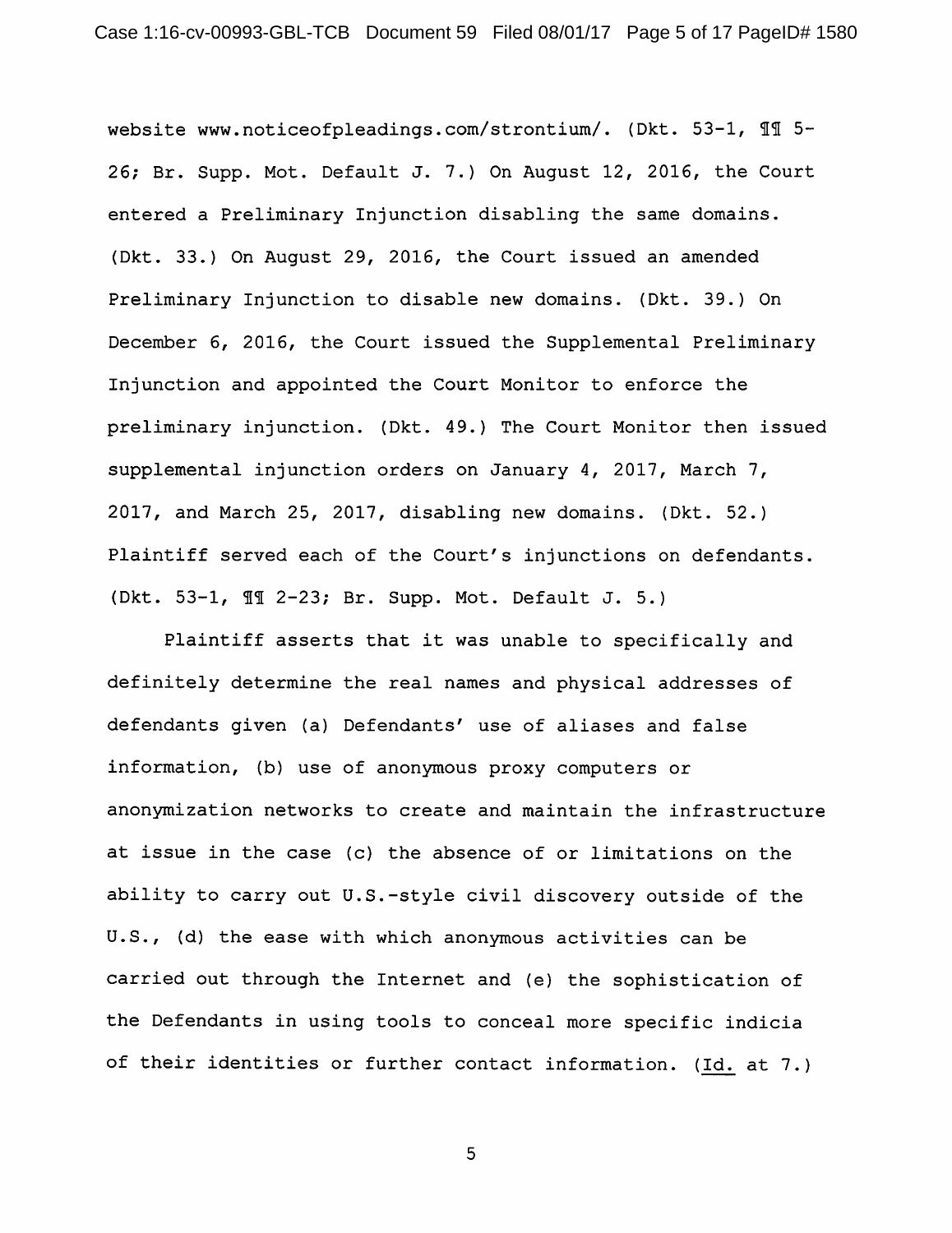Accordingly, the undersigned finds that plaintiff has complied with this Court's instructions regarding effectuating service upon defendants. For the reasons stated above, the undersigned finds that service of process has been satisfied in this action.

### D. Grounds for Default Judgment

To date, defendants have failed to appear or otherwise participate in these proceedings. On June 13, 2017, plaintiff filed Microsoft's Request for Entry of Default with the Clerk of Court. (Dkt. 53.) The Clerk of the Court entered default against defendants John Does 1-2 on June 15, 2017 (Dkt. 54). Plaintiff filed Microsoft's Motion for Default Judgment and Permanent Injunction on June 29, 2017. (Dkt. 55.) The undersigned held a hearing on plaintiff's Motion on July 21, 2017, at which no representative for defendants appeared. (Dkt. 58.) Finding this matter uncontested, the undersigned took plaintiff's Motion under advisement to issue this Report and Recommendation.

### II. FINDINGS OF FACT

Upon a full review of the pleadings and the record in this case, the undersigned finds that plaintiff has established the following facts.

Plaintiff Microsoft is a Washington corporation with its principal place of business in Redmond, Washington. (Compl. 12.) Microsoft is a provider of the Windows® operating system and the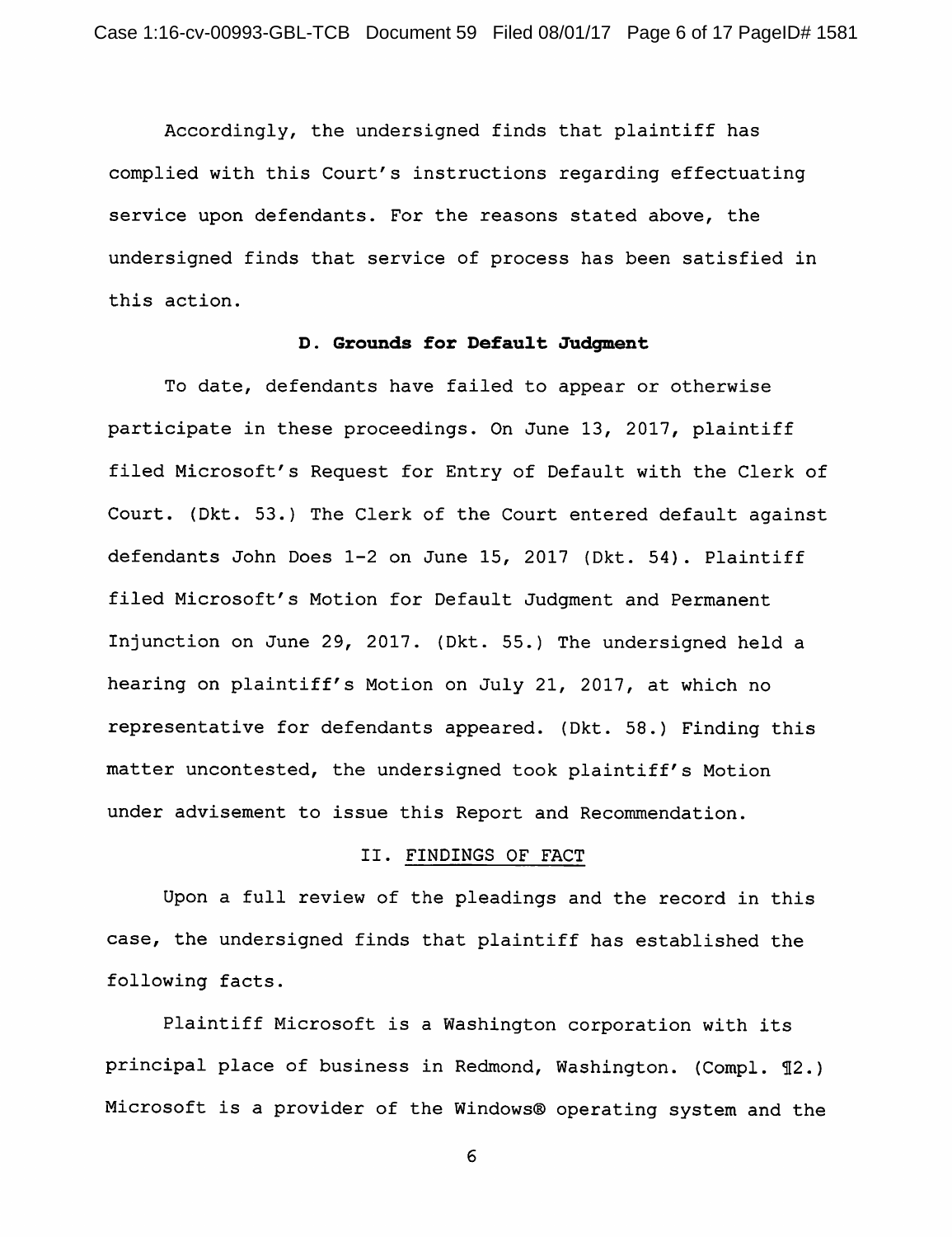Internet Explorer® web browser, and a variety of other software and services including Hotmail®, Outlook®, and OneDrive®. (Id. at 115.) Its registered trademarks for its products and services are attached as Exhibit B to the Complaint. (Id.; Dkt. 1-2.)

Plaintiff alleges John Doe 1 and John Doe 2 control Strontium and the Strontium Command and Control Domains in furtherance of conduct designed to cause harm to Microsoft, its customers and licensees, and the public. (Id. at 113-4.) Plaintiff alleges that John Doe 1 and John Doe 2 can likely be contacted directly or through third-parties using the information set forth in Appendix A of the Complaint. (Id.; Dkt. 1-1.) Plaintiff contends defendants operate a harmful cybercriminal operation, known as "Strontium," carried out through harmful Internet domains. (Norton Decl. 1 3.) Defendants' illegal conduct includes the infection of computing devices running software licensed from Microsoft, the deep and persistent compromise of computing networks, the theft of sensitive information from those networks, and the use of Microsoft's famous trademarks, services, and products in the course of disquising and conducting illegal activity. (Id. at 11) 3, 9, 13, 14, 16, 17, 19, 31; Br. Supp. Mot. Default J. 3.)

Specifically, Strontium hacks into a targeted computer network; installs software giving it long-term and surreptitious access to that network; monitors the victim's activity and

 $\overline{7}$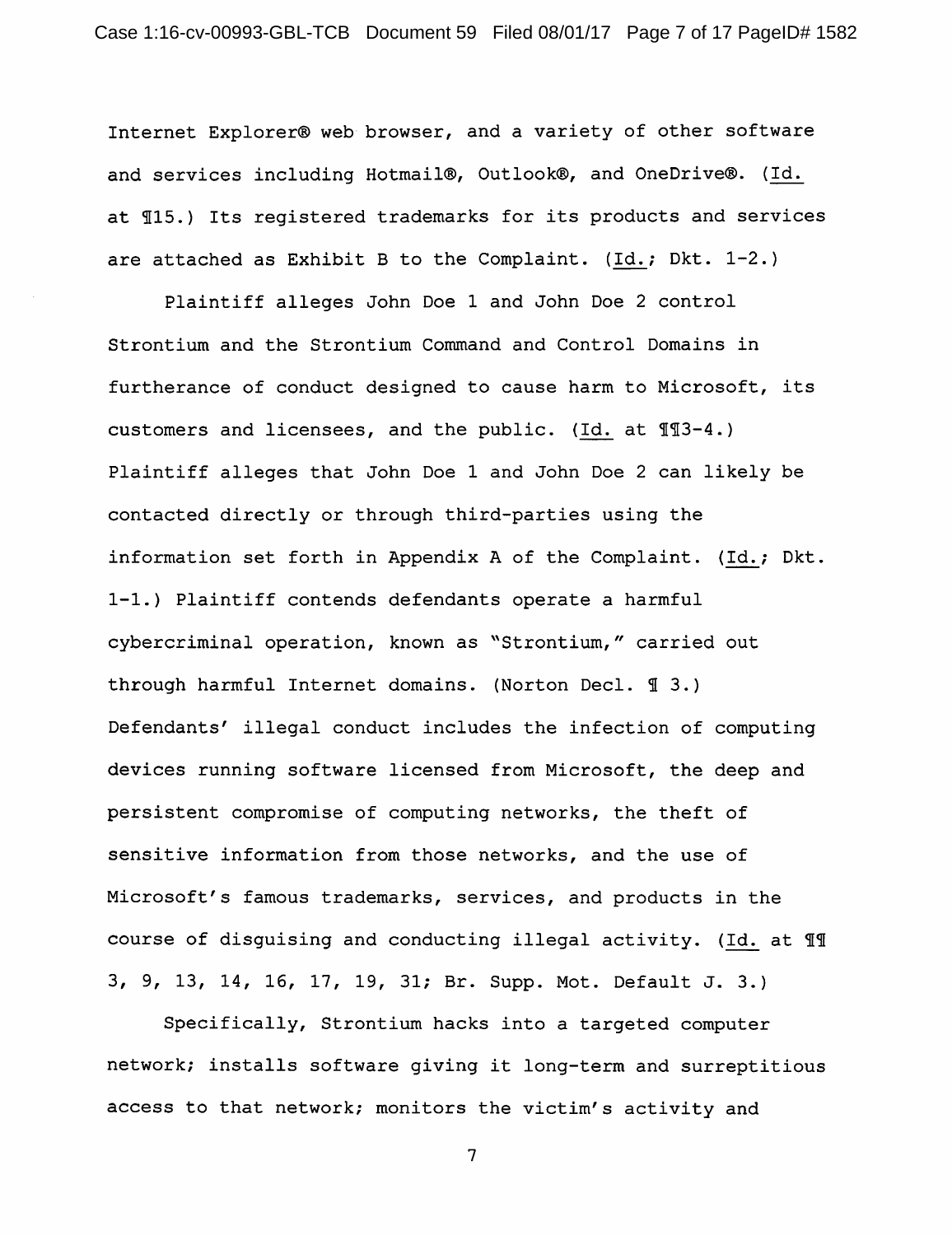conducts reconnaissance of the network; and ultimately locates and exfiltrates sensitive documents off of the network, including plans, memoranda, emails, voice mails, and other sensitive information. (Id. at 1 6; Br. Supp. Mot. Default J. 3.) After selecting a target organization, Strontium will attempt to compromise the computers of the targeted individual through a technique known as "spear phishing." (Norton Decl. 17.) In a spear phishing attack, Strontium sends the targeted individual an email specifically crafted so as to induce that individual to take some action that will lead to the compromise of their computer. (Id.) Strontium is able to craft the phishing email in a way that gives the email credibility to the target, often by making the email appear as if it was sent from an organization or person known to and trusted by the victim or concerning a topic of interest to the victim. (Id.) This process continues until it achieves success. (Id.) Strontium's emails often include links to websites that Strontium has set up in advance and controls. (Id. at 110.) When the victim clicks on a link in the email, his or her computer is connected with the Strontium-controlled website. (Id.) That website contains software that is designed to probe the user's computer for vulnerabilities and then, upon finding a vulnerability, to download malware to the user's computer and infect it. (Id.) These domains are among those listed in Exhibit A to the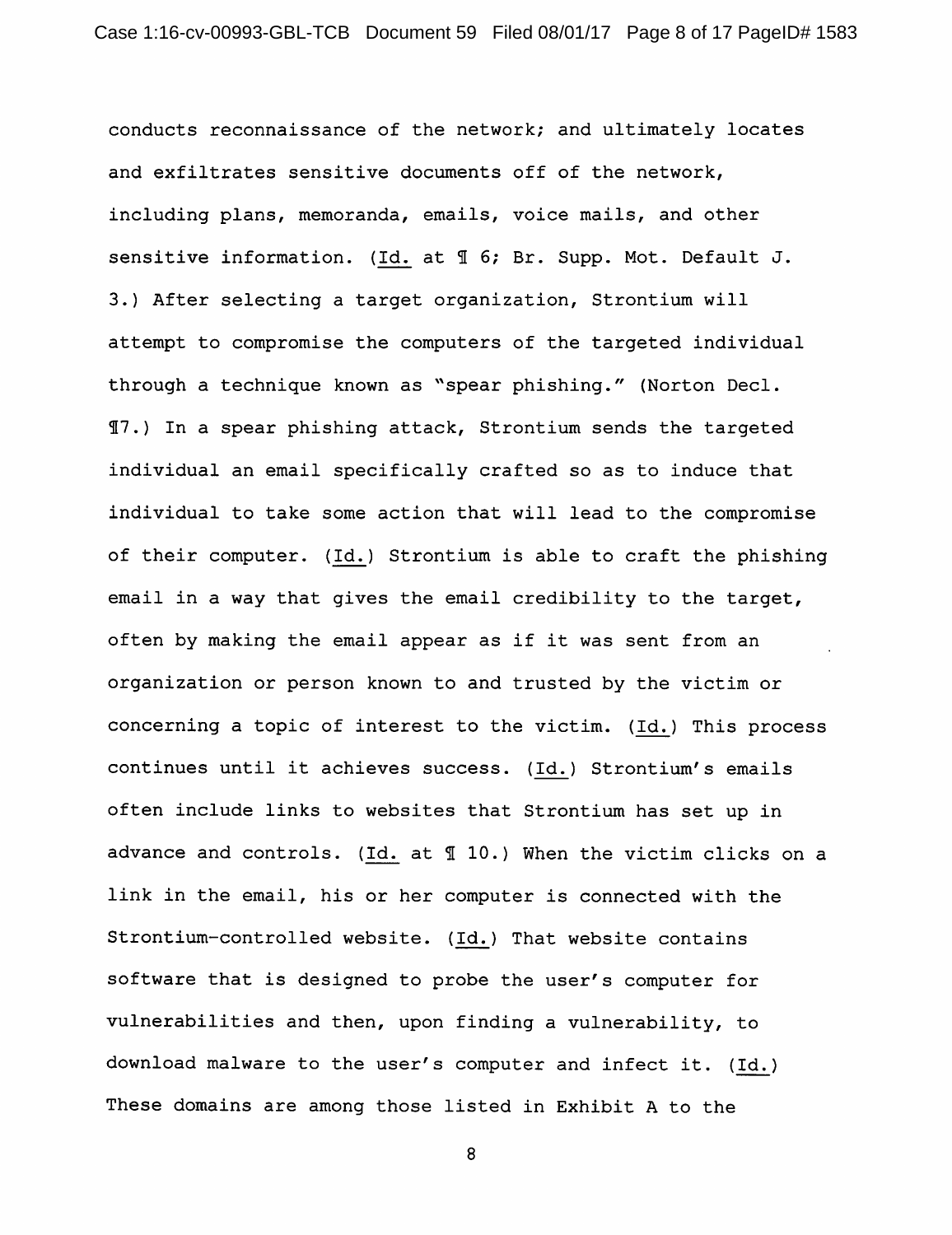Proposed Default Judgment and Order for Permanent Injunction. (Dkt.  $55-1.$ )

If Strontium is able to successfully compromise a user's computer, it then leverages this access to establish a hidden presence on the targeted network. (Norton Decl. 118.) To accomplish this, Strontium uses techniques that provide remote access over the Internet to computers on the victim's network. (Id.) These techniques include the installation of malware "backdoors," and virtual private network clients. Defendants are thereafter able to remotely control the victim's systems. (Id.) Strontium uses the websites identified in Exhibit A to the Proposed Default Judgment and Order for Permanent Injunction.  $(Dkt. 55-1.)$ 

After gaining access to one computer within an enterprise network, Strontium attempts to move laterally through the organization by compromising additional computers to gain access to sensitive data and high-value individuals. (Norton Decl. 1 20.) Once secretly established on the target network, Strontium will move to the exploitation phase of the attack during which the group exfiltrates sensitive information from the victim's network. (Id. at 122.) This usually happens through the infrastructure of websites or domains that Strontium has established on the Internet. (Id.) Strontium attempts to disguise this traffic through domain names that are associated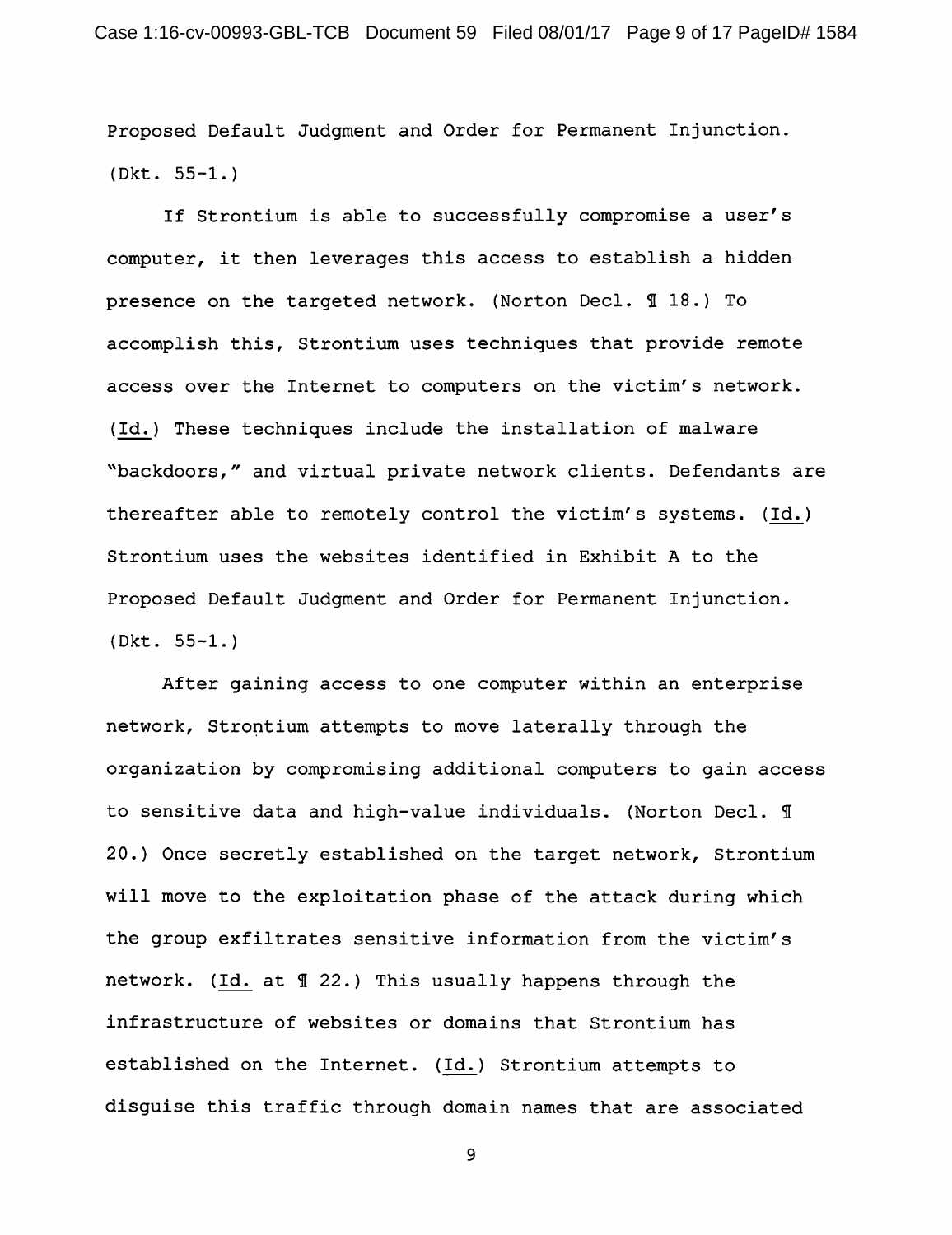with common tasks on the network, such as software updates and malware checks. (Id.)

Plaintiff now seeks default judgment and a permanent injunction to disable the domains used by defendants and to disable to new malicious domains put into operation by defendants by means of an expedited process, overseen by the Court Monitor. (Br. Supp. Mot. Default J. 7.)

## III. EVALUATION OF PLAINTIFF'S COMPLAINT

Where a defendant has defaulted, the facts set forth in the plaintiff's complaint are deemed admitted. Before entering default judgment, however, the Court must evaluate the plaintiff's complaint to ensure that the complaint properly states a claim. GlobalSantaFe Corp. v. Globalsantafe.com, 250 F. Supp. 2d 610, 612 n.3 (E.D. Va. 2003). As such, it is appropriate to evaluate plaintiff's claim against the standards of Federal Rule of Civil Procedure 12(b)(6).

#### A. **CFAA**

The Computer Fraud and Abuse Act ("CFAA") provides that a party will be penalized who: (1) intentionally accesses a protected computer without authorization, and as a result of such conduct, causes damage, 18 U.S.C. \$1030(a)(5)(C); or (2) intentionally accesses a computer without authorization or exceeds authorized access, and thereby obtains information from any protected computer, 18 U.S.C.  $\$$  1030(a)(2)(C); or (3)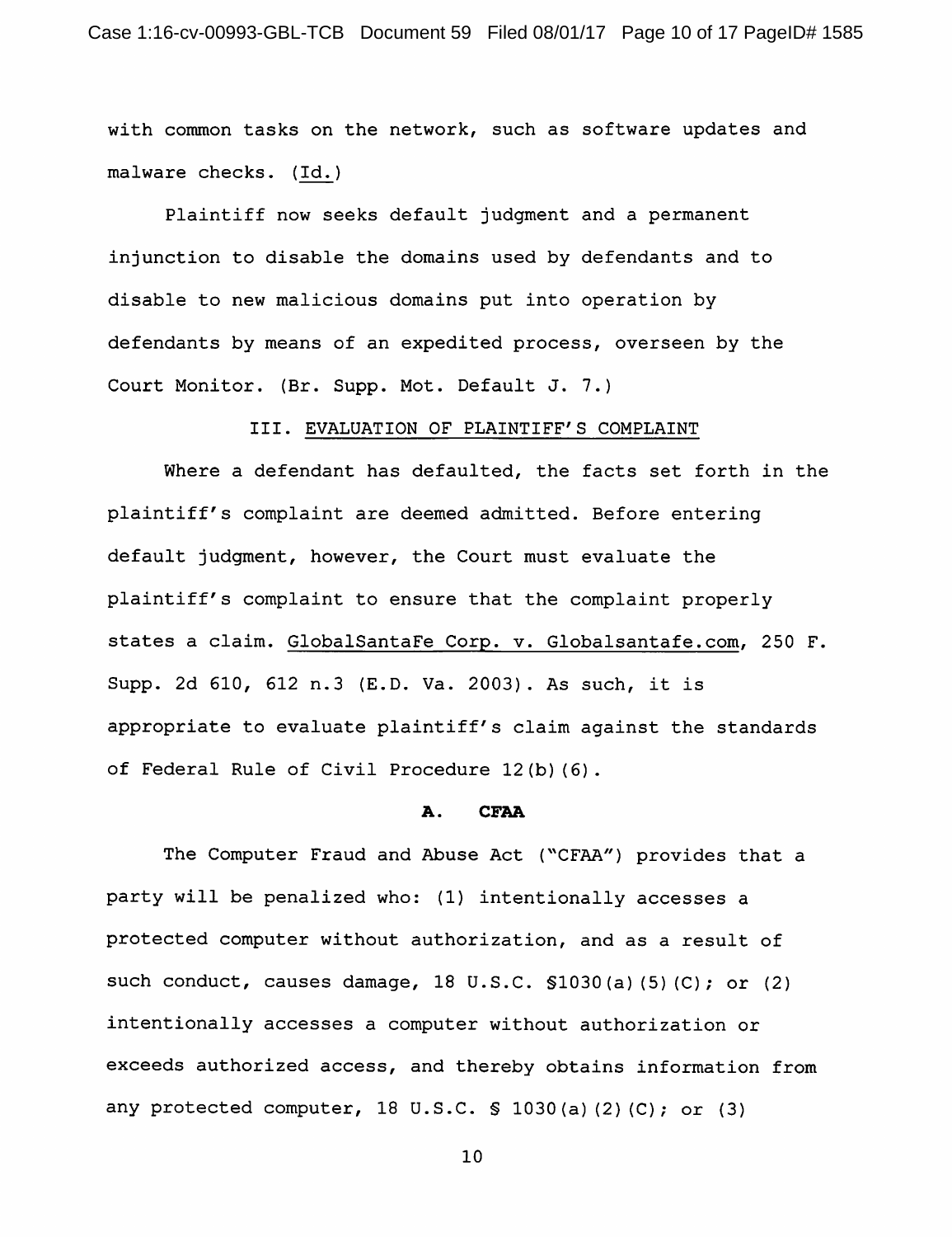knowingly causes the transmission of a program, information, code, or command, and as a result of such conduct, intentionally causes damage to a protected computer, 18 U.S.C. \$1030(a)(5)(A). A "protected computer" is a computer "used in interstate or foreign commerce or communication." E.g., SecureInfo Corp. v. Telos Corp., 387 F. Supp. 2d 593, 608 (E.D. Va. 2005). The phrase "exceeds authorized access" means "to access a computer with authorization and to use such access to obtain or alter information in the computer that the accesser is not entitled to obtain or alter." Id. (citing 18 U.S.C. § 1030(e)(6)).

Here, plaintiff has pled sufficient facts demonstrating that defendants accessed protected computers by infecting the computers with malware and then using the Strontium infrastructure to control victim computers and to misappropriate confidential, sensitive and high-value information. (Compl. II16-42.) This causes damages to plaintiff's customers' computers in excess of \$5,000.00. (Norton Decl. 130.) Therefore, the undersigned finds that plaintiff has pled facts establishing defendants' violation of the CFAA.

#### **B. ECPA**

The ECPA prohibits "intentionally access[ing] without authorization a facility through which electronic communications are provided" or doing so in excess of authorization, and, in so doing, obtaining, altering, or preventing authorized access to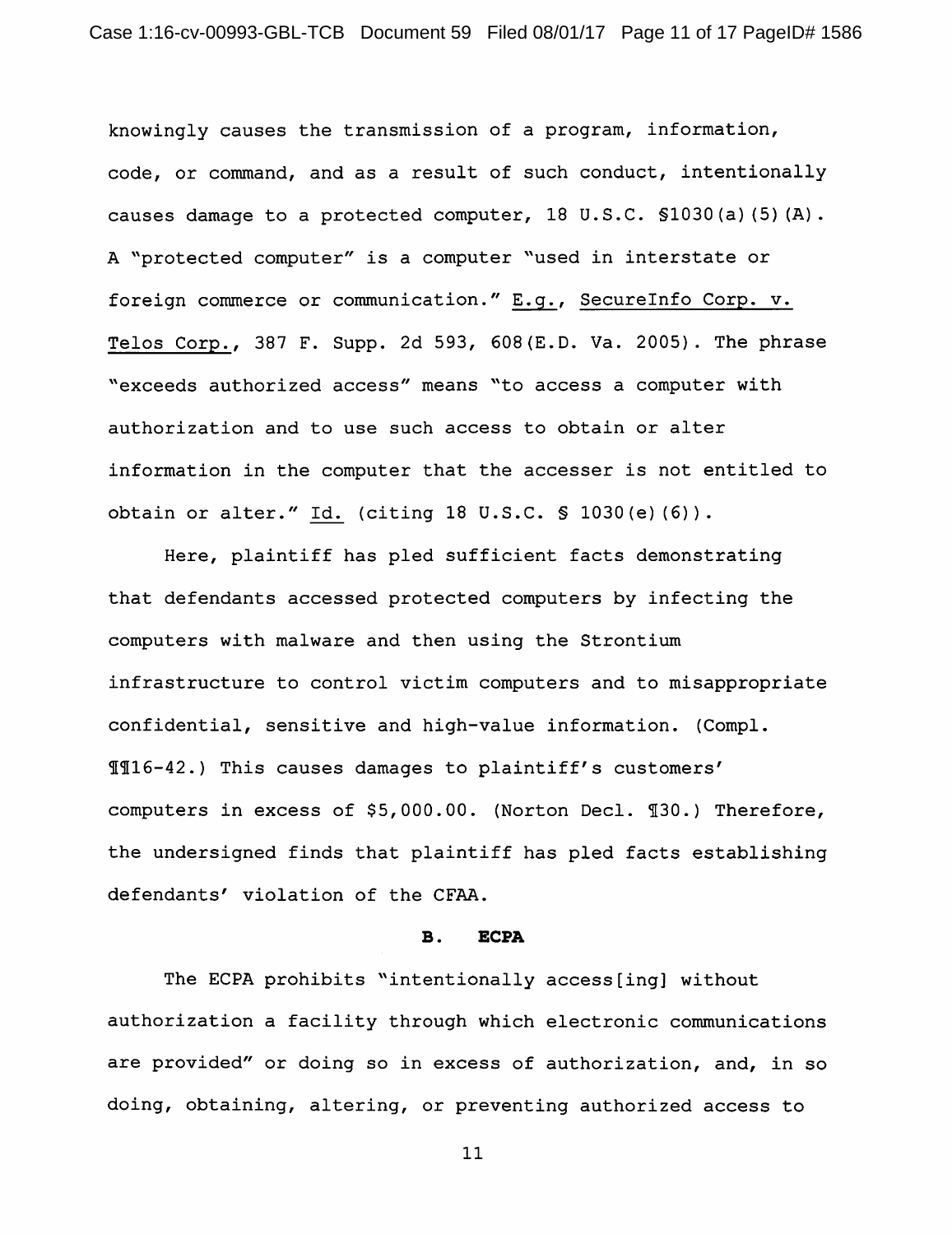an electronic communication while it is in electronic storage. 18 U.S.C. § 2701(a). Plaintiff has alleged sufficient facts substantiating its ECPA claim. Plaintiff's servers and its licensed operating system at end user computers are facilities through which electronic communication services are provided. (Compl. 116-36, 43-48.) Defendants' conduct in operating Strontium violates the ECPA because Defendants break into computing devices and computer networks with the direct intention of acquiring the contents of sensitive communications such as e-mails, voice mails, or other communications types. (Id.) Defendants use software, installed without authorization on compromised computers to do so. (Id.) Defendants' access to stored electronic information in this way, without authorization, is a violation of the ECPA. Therefore, the undersigned finds that plaintiff has established its claim under the ECPA.

#### $\mathsf{c}$ . Lanham Act

The Lanham Act prohibits the use in commerce of "any reproduction, counterfeit, copy or colorable imitation of a registered mark, without consent of the registrant, in connection with the... distribution, or advertising of any goods and services on or in connection with such use is likely to cause confusion, or mistake, or to deceive."15 U.S.C. \$ 1114(1)(a). Additionally, the Lanham Act prohibits the use in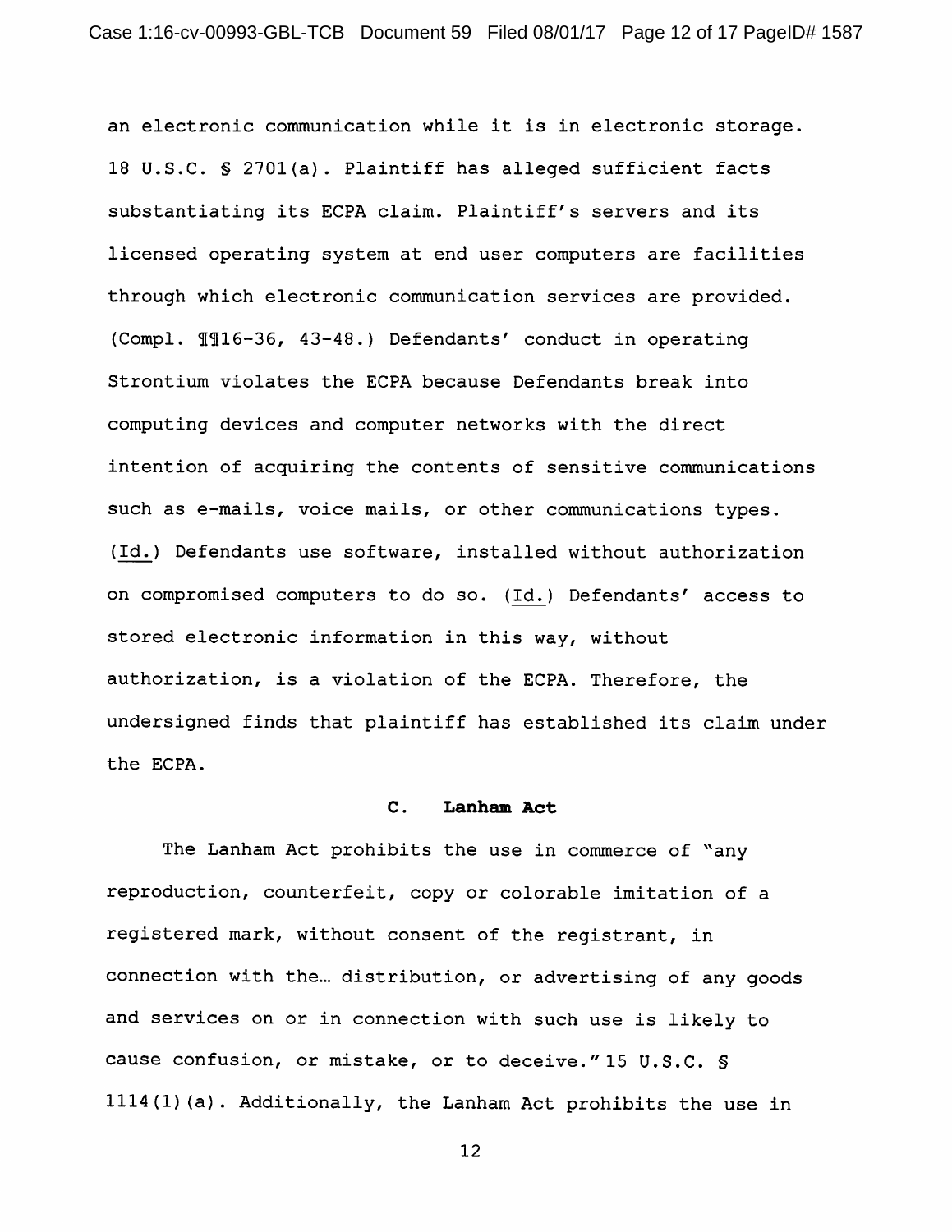commerce of "any false designation of origin, false or misleading description of fact, or false or misleading representation of fact" which is likely to cause confusion, mistake, or deceive "as to the affiliation, connection, or association of such person with another person, or as to the origin, sponsorship, or approval of his or her goods, services, or commercial activities by another person." 15 U.S.C.  $$1125(a) (1)$ .

Plaintiff alleges that the defendants' use of Microsoft's registered and distinctive trademarks in Internet domains are designed to deceive victims into clicking on the links in emails and to blend in with normal network traffic, when those domains are being used to unlawfully send commands to victim computers or exfiltrate sensitive stolen data. (Compl. 11 15, 18-20, 24-28, 49-54.) Defendants deceive victims, cause them confusion and cause them to mistakenly associate Microsoft with this activity. (Id.) Further, defendants' conduct also constitutes false designation of origin, because it causes confusion and mistakes as to plaintiff's affiliation with defendants' malicious conduct. (Id. at 1115, 18-20, 24-28, 55-60.) Accordingly, plaintiff has alleged sufficient facts to establish violations of the Lanham Act by defendants.

#### D. **ACPA**

For a plaintiff to prevail pursuant to the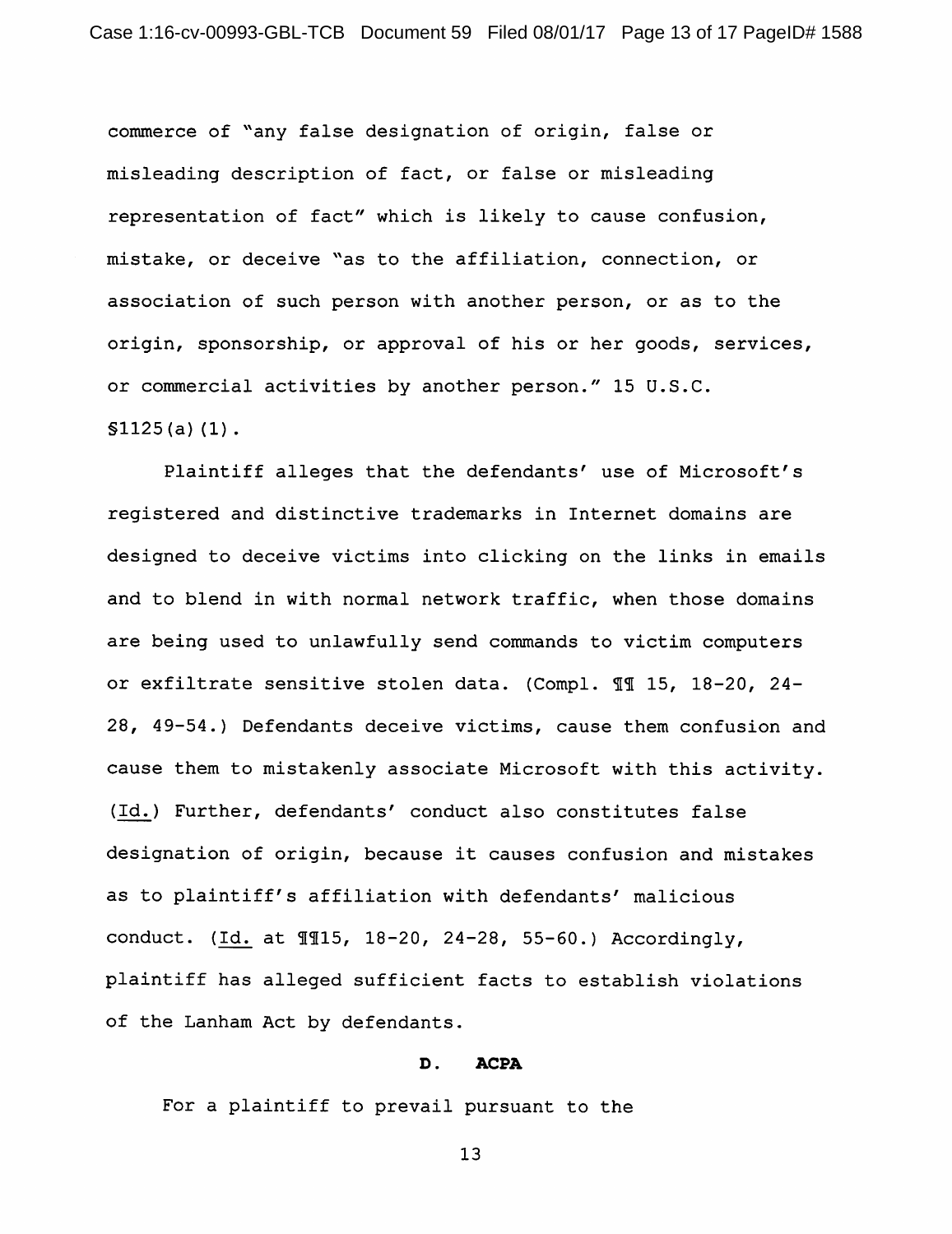Anticybersquatting Consumer Protection Act, 15 U.S.C. §  $1125(d)$  (1) (A), the plaintiff must show "(1) defendants registered, trafficked in, or used a domain name; (2) that was identical or confusingly similar to a mark owned by Plaintiff; (3) that such mark was distinctive at the time Defendants registered the domain name; and (4) Defendants did so with a bad faith intent to profit from such mark." Zinner v. Olenych, 108 F. Supp. 3d 369, 379 (E.D. Va. 2015). Here, plaintiff asserts that defendants used Microsoft's registered, distinctive marks, such as "Microsoft," "Windows," or "Outlook," in many of the domains they registered. (Compl. 11 15, 18-20, 24-28, 66-71.) Defendants acted in bad faith with intent to profit from plaintiff's trademarks because they use of the domains to exfiltrate sensitive information from a victim's network and harm the goodwill represented by Microsoft's trademarks. (Id.) Defendants do not have trademark or IP rights in the domain names that they registered and they have not used the domain name in connection with the bona fide offering of any goods or services. (Id.)

#### Е. Virginia Tort Claims

Under Virginia law, the tort of conversion "encompasses any wrongful exercise or assumption of authority ... over another's goods, depriving him of their possession; and any act of dominion wrongfully exerted over property in denial of the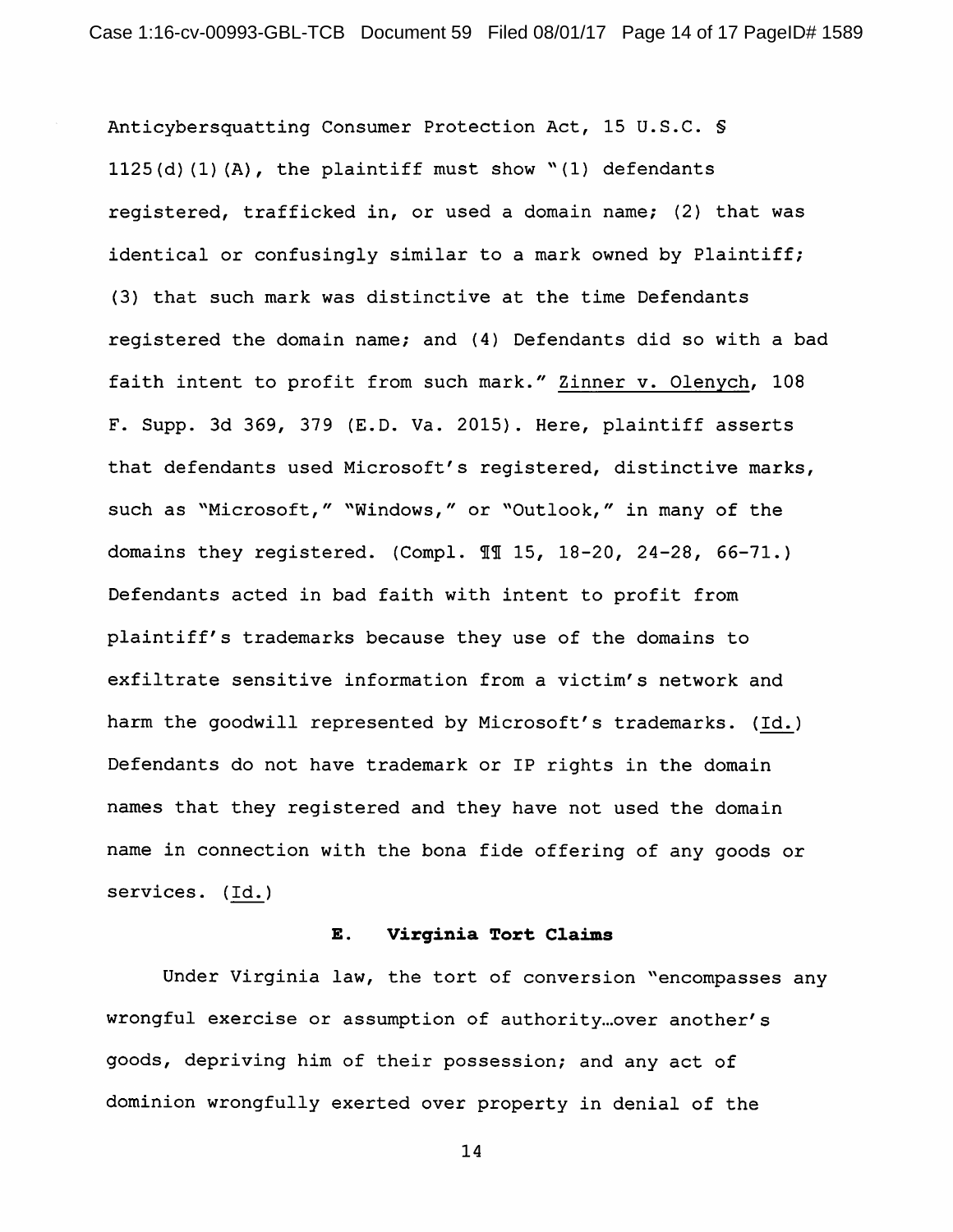owner's right, or inconsistent with it." United Leasing Corp. v. Thrift Ins. Corp., 247 Va. 299, 305 (Va. 1994) The tort of trespass to chattels applies where "personal property of another is used without authorization, but the conversion is not complete." Dpr Inc. v. Dinsmore, 82 Va. Cir. 451, 458 (Va. Cir. Ct. 2011). Here, plaintiff establishes that defendants exercised dominion and authority over plaintiff's proprietary Windows software by injecting code that fundamentally changed important functions of the software, converted Plaintiff's property, and were unjustly enriched with ill-gotten benefits reaped from the Strontium infrastructure and its victims. (Compl. at 11 32-36,  $72 - 85, 92 - 97.$ 

Plaintiff also asserts claims of unjust enrichment and intentional interference with contractual relationships in its Complaint. However, plaintiff did not include these claims in its Motion for Default Judgment and Permanent Injunction nor in its Brief in Support thereof.

Accordingly, the undersigned finds that plaintiff pled sufficient facts to impose liability on defendants for trespass to chattels and conversion. The undersigned further recommends that the Court dismiss the claims for unjust enrichment and intentional interference with contractual relationships.

15

 $\sigma_{\rm eff}$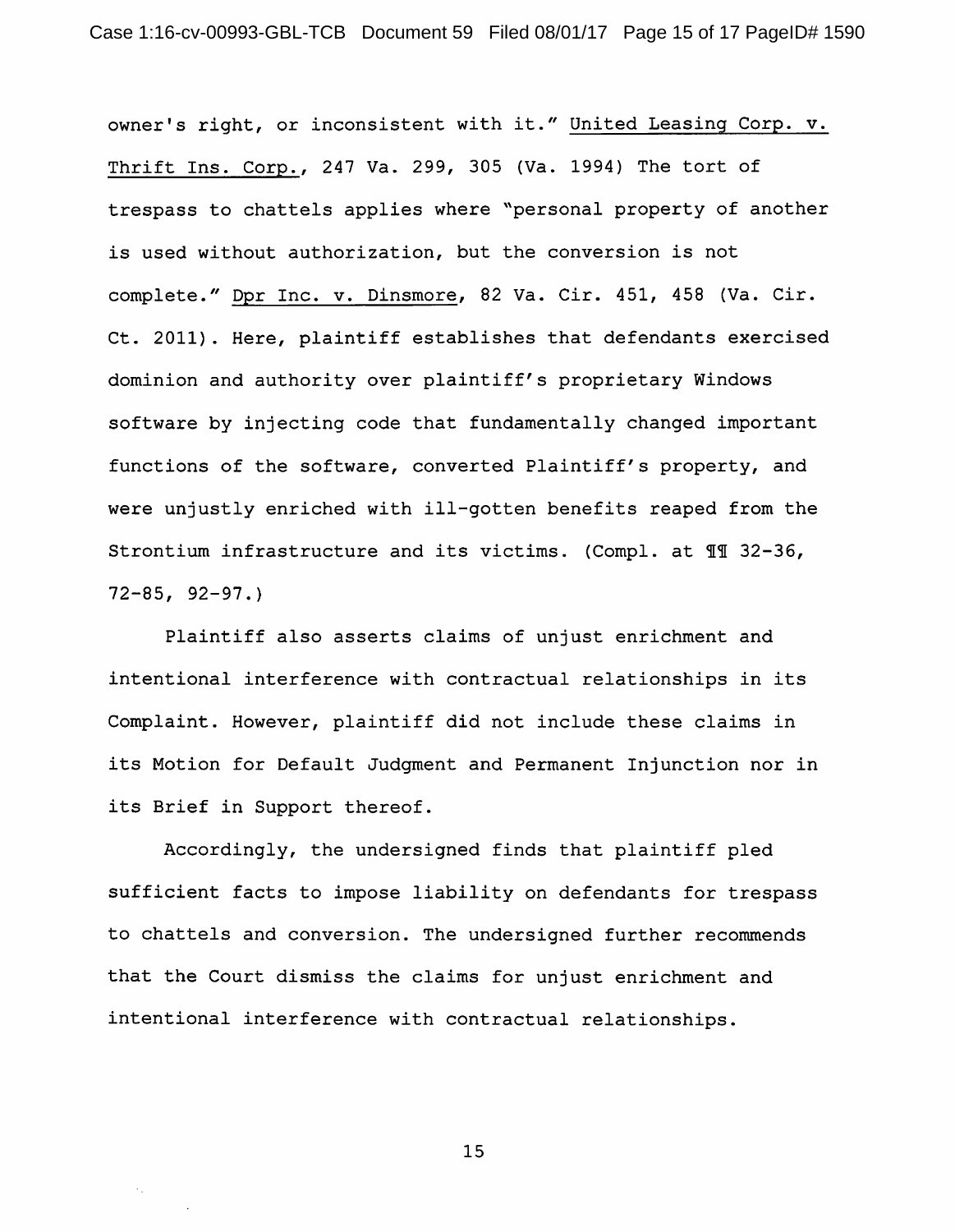## IV. REQUESTED RELIEF

Plaintiff requests the Court grant default judgment against defendants and enter a permanent injunction pursuant to Fed. R. Civ. P. 65. For the foregoing reasons, the undersigned finds that plaintiff is entitled to this relief.

## V. RECOMMENDATION

For the reasons outlined above, the undersigned recommends that Microsoft's Motion for Default Judgment and Permanent Injunction be granted. The undersigned further recommends that the Court enter default judgment and a permanent injunction against defendants, as set forth in plaintiff's Proposed Default Judgment and Order for Permanent Injunction, thereby enjoining defendants from continuing their harmful activities complained of in this action, providing plaintiff Microsoft control over the existing Strontium domains, and appointing the Court Monitor to oversee defendants' compliance with the permanent injunction.  $(Dkt. 55-1.)$